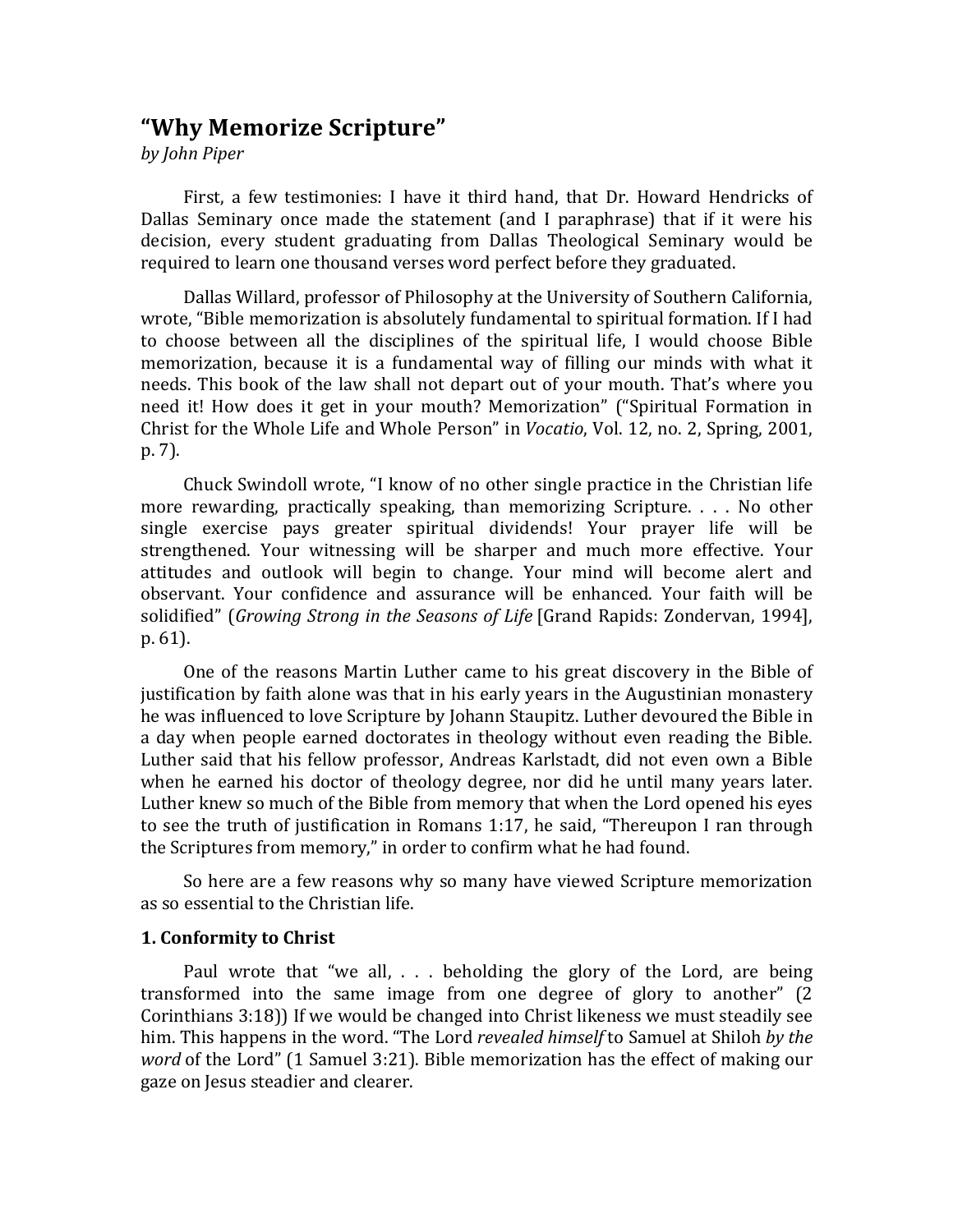#### **2. Daily Triumph over Sin**

"How can a young man keep his way pure? By guarding it according to your word.  $\dots$  I have stored up your word in my heart, that I might not sin against you" (Psalm 119:9, 11). Paul said that we must "by the Spirit  $\ldots$  put to death the [sinful] deeds of the body" (Romans  $8:13$ ). The one piece of armor used to kill is the "sword of the Spirit" which is the word of God (Ephesians  $6:17$ ). As sin lures the body into sinful action, we call to mind a Christ-revealing word of Scripture and slay the temptation with the superior worth and beauty of Christ over what sin offers.

## **3. Daily Triumph over Satan**

When Jesus was tempted by Satan in the wilderness he recited Scripture from memory and put Satan to flight (Matthew 4:1-11).

### **4. Comfort and Counsel for People You Love**

The times when people need you to give them comfort and counsel do not always coincide with the times you have your Bible handy. Not only that, the very word of God spoken spontaneously from your heart has unusual power. Proverbs 25:11 says, "A word fitly spoken is like apples of gold in a setting of silver." That is a beautiful way of saying, *When the heart full of God's love can draw on the mind full of* God's word, timely blessings flow from the mouth.

## **5. Communicating the Gospel to Unbelievers**

Opportunities to share the gospel come when we do not have the Bible in hand. Actual verses of the Bible have their own penetrating power. And when they come from our heart, as well as from the Book, the witness is given that they are precious enough to learn. We should all be able to sum up the gospel under four main headings  $(1)$  God's holiness/law/glory; 2) man's  $sin$ /rebellion/disobedience; 3) Christ's death for sinners; 4) the free gift of life by faith. Learn a verse or two relating to each of these, and be ready in season and out of season to share them.

#### **6. Communion with God in the Enjoyment of His Person and Ways**

The way we commune with (that is, fellowship with) God is by meditating on his attributes and expressing to him our thanks and admiration and love, and seeking his help to live a life that reflects the value of these attributes. Therefore, storing texts in our minds about God helps us relate to him as he really is. For example, imagine being able to call this to mind through the day:

The Lord is merciful and gracious, slow to anger and abounding in steadfast love. He will not always chide, nor will he keep his anger forever. He does not deal